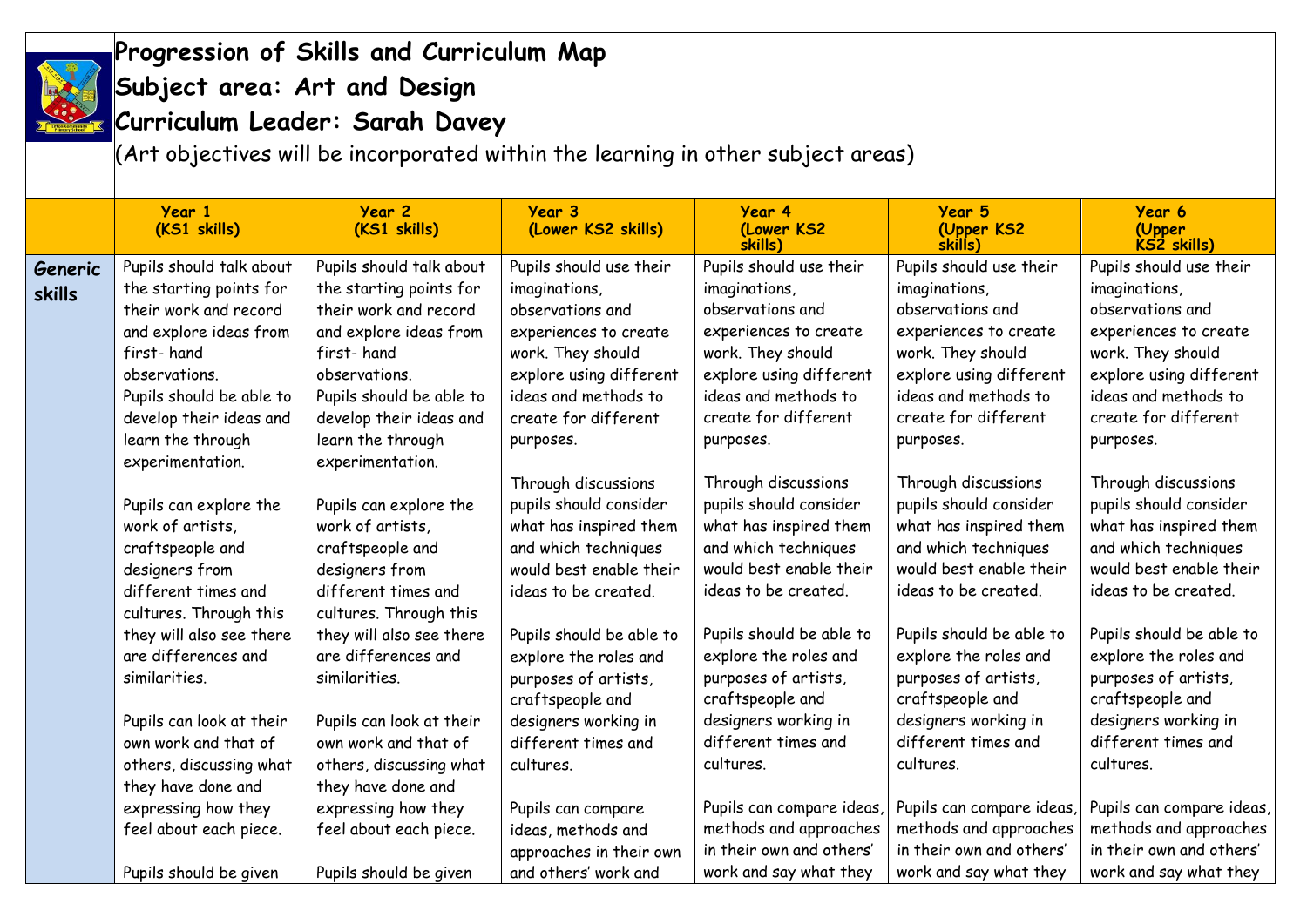| the opportunity to      | the opportunity to      | say what they think and  | think and feel about      | think and feel about      | think and feel about      |
|-------------------------|-------------------------|--------------------------|---------------------------|---------------------------|---------------------------|
| identify what they      | identify what they      | feel about them. Pupils  | them. Pupils can then     | them. Pupils can then     | them. Pupils can then     |
| might change in their   | might change in their   | can then adapt their     | adapt their work          | adapt their work          | adapt their work          |
| current work or develop | current work or develop | work according to their  | according to their views  | according to their views  | according to their views  |
| in future work.         | in future work.         | views and describe how   | and describe how they     | and describe how they     | and describe how they     |
|                         |                         | they might develop it    | might develop it further. | might develop it further. | might develop it further. |
|                         |                         | further.                 |                           |                           |                           |
|                         |                         |                          | Pupils should have their  | Pupils should have their  | Pupils should have their  |
|                         |                         | Pupils should have their | own sketchbooks to        | own sketchbooks to        | own sketchbooks to        |
|                         |                         | own sketchbooks to       | record their ideas and    | record their ideas and    | record their ideas and    |
|                         |                         | record their ideas and   | see progression in their  | see progression in their  | see progression in their  |
|                         |                         | see progression in their | work.                     | work.                     | work.                     |
|                         |                         | work.                    |                           |                           |                           |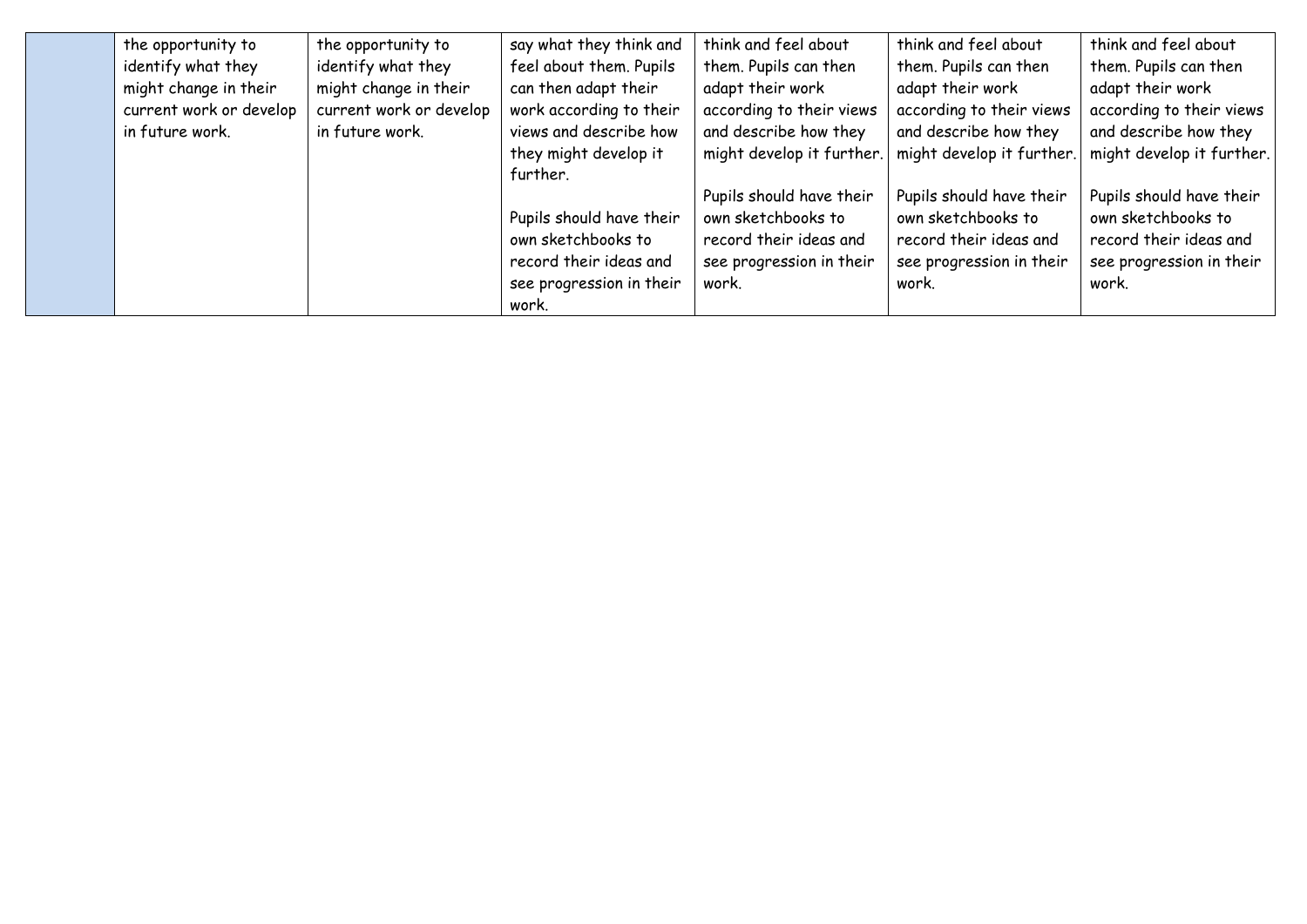| Drawing | Pupils should have the   | Pupils should have the   | Through a range of        | Through a range of        | Pupils should now work   | Pupils should now       |
|---------|--------------------------|--------------------------|---------------------------|---------------------------|--------------------------|-------------------------|
|         | opportunity to           | opportunity to           | projects and activities   | projects and activities   | from a variety of        | experiment with         |
|         | experiment with a        | experiment with a        | pupils should             | pupils should             | sources including        | watercolour pencils to  |
|         | variety of media;        | variety of media;        | experiment with ways in   | experiment with ways in   | observation,             | make different marks,   |
|         | pencils, rubbers,        | pencils, rubbers,        | which surface detail      | which surface detail      | photographs and digital  | lines, patterns,        |
|         | crayons, pastels, felt   | crayons, pastels, felt   | can be added to           | can be added to           | images. Pupils should    | textures and shapes.    |
|         | tips, charcoal,          | tips, charcoal,          | drawings.                 | drawings.                 | work in a sustained and  | They should explore     |
|         | ballpoints, chalk and    | ballpoints, chalk and    |                           |                           | independent way to       | colour mixing and       |
|         | control the types of     | control the types of     | Pupils should use their   | Pupils should use their   | create a detailed        | blending techniques     |
|         | marks made with the      | marks made with the      | sketchbooks to collect    | sketchbooks to collect    | drawing.                 | with water coloured     |
|         | range of media.          | range of media.          | and record visual         | and record visual         |                          | pencils.                |
|         |                          |                          | information from          | information from          | With guidance pupils     |                         |
|         | Pupils should explore    | Pupils should explore    | different sources.        | different sources.        | can develop close        | Pupils should use       |
|         | different ways of using  | different ways of using  | Pupils should be given    | Pupils should be given    | observation skills using | different techniques    |
|         | pencils to create lines, | pencils to create lines, | the time to draw for a    | the time to draw for a    | a variety of view        | for different purposes  |
|         | marks and shapes.        | marks and shapes. Pupils | sustained period at an    | sustained period at an    | finders. They should     | i.e. shading, hatching  |
|         | Pupils should observe    | should<br>observe<br>and | appropriate level.        | appropriate level.        | use their sketchbooks    | within their own work   |
|         | and make drawings as     | make drawings as well as |                           |                           | to collect and develop   | and start to develop    |
|         | well as drawing from     | drawing from memory      | Pupils should             | Pupils should             | ideas.                   | their own style using   |
|         | memory and using their   | using their own<br>and   | experiment with making    | experiment with making    |                          | tonal contrast and      |
|         | own imaginations.        | imaginations.            | marks and lines with a    | marks and lines with a    | Pupils should explore    | mixed media.            |
|         |                          |                          | wide range of drawing     | wide range of drawing     | and identify artists who |                         |
|         | Pupils should            | Pupils should            | implements e.g.           | implements e.g.           | have worked in a similar | Pupils can begin to use |
|         | investigate tone by      | investigate tone by      | charcoal, pencil, crayon, | charcoal, pencil, crayon, | way to their own work.   | simple perspective in   |
|         | drawing light and dark   | drawing light and dark   | chalk pastels, pens etc.  | chalk pastels, pens etc.  |                          | their work using a      |
|         | lines, patterns and      | lines, patterns and      | They should be able to    | They should be able to    | Pupils should use dry    | single focal point and  |
|         | shapes.                  | shapes.                  | experiment with           | experiment with           | media to make            | horizon.                |
|         |                          |                          | different grades of       | different grades of       | different marks, lines,  |                         |
|         | Pupils should explore    | Pupils should explore    | pencil and other          | pencil and other          | patterns and shapes      | Pupils can begin to     |
|         | different textures,      | different textures,      | implements to create      | implements to create      | within a drawing.        | develop an awareness of |
|         | describing them and      | describing them and      | lines and marks.          | lines and marks.          | Experiment with wet      | composition, scale and  |
|         | experiencing making      | experiencing making      |                           |                           | media to make            | proportion in their     |
|         | rubbings and copying     | rubbings and copying     | Pupils can experiment     | Pupils can experiment     | different marks, lines,  | paintings e.g.          |
|         | textures.                | textures                 | with different grades     | with different grades     | patterns, textures and   | foreground, middle      |
|         |                          |                          | of pencils to draw        | of pencils to draw        | shapes.                  | ground and background.  |
|         |                          |                          | different forms and       | different forms and       | Pupils can explore       |                         |
|         |                          |                          | shapes and                | shapes and                | colour mixing and        |                         |
|         |                          |                          | begin to show an          | begin to show an          | blending techniques      |                         |
|         |                          |                          |                           |                           |                          |                         |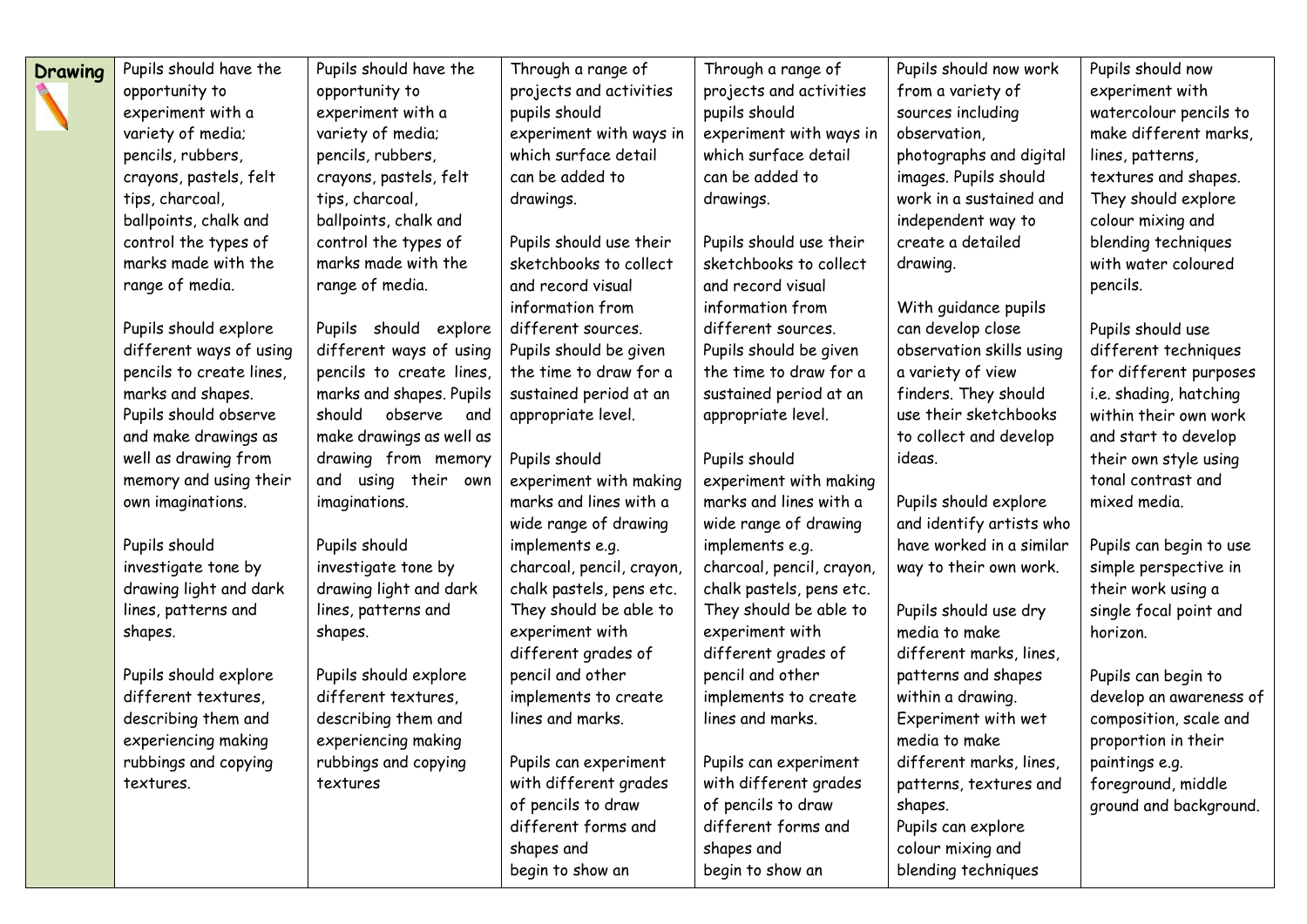|  | awareness of objects     | awareness of objects     | with coloured pencils    |  |
|--|--------------------------|--------------------------|--------------------------|--|
|  | having a third           | having a third           | and use different        |  |
|  | dimension.               | dimension.               | techniques for           |  |
|  |                          |                          | different purposes i.e.  |  |
|  | Pupils should be given   | Pupils should be given   | shading, hatching within |  |
|  | the opportunity to apply | the opportunity to apply | their own work.          |  |
|  | tone in a drawing in a   | tone in a drawing in a   |                          |  |
|  | simple way. They should  | simple way. They should  | With encouragement       |  |
|  | also explore creating    | also explore creating    | pupils should start to   |  |
|  | different textures with  | different textures with  | develop their own style  |  |
|  | a wide range of drawing  | a wide range of drawing  | using tonal contrast and |  |
|  | implements.              | implements.              | mixed media.             |  |
|  |                          |                          |                          |  |
|  |                          |                          | Pupils can now begin to  |  |
|  |                          |                          | use simple perspective   |  |
|  |                          |                          | in their work using a    |  |
|  |                          |                          | single focal point and   |  |
|  |                          |                          | horizon.                 |  |
|  |                          |                          | They can begin to        |  |
|  |                          |                          | develop an awareness of  |  |
|  |                          |                          | composition, scale and   |  |
|  |                          |                          | proportion in their      |  |
|  |                          |                          | drawings e.g.            |  |
|  |                          |                          | foreground, middle       |  |
|  |                          |                          | ground and background.   |  |
|  |                          |                          |                          |  |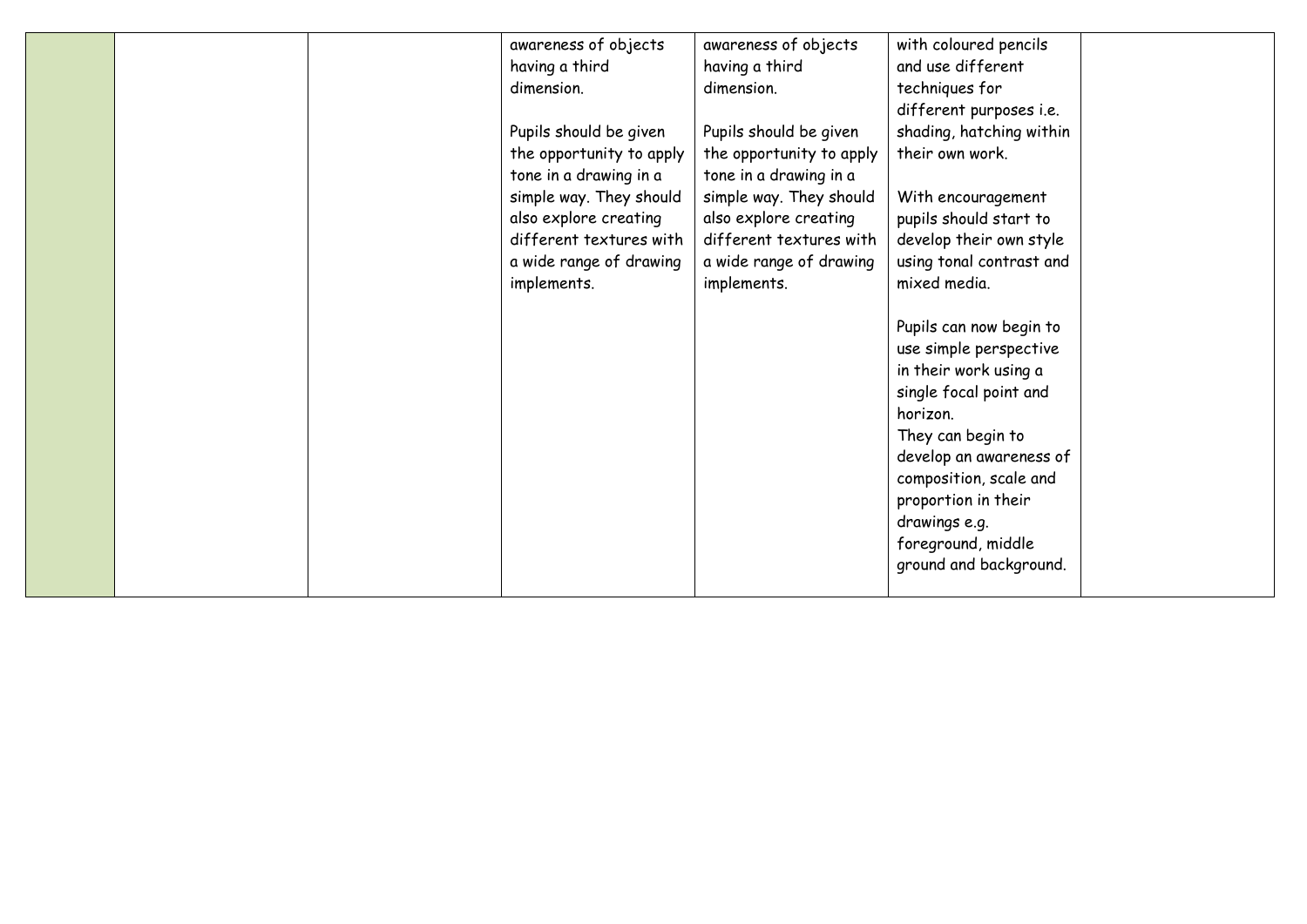

Painting  $\vert$  Pupils should be given the opportunity to use a variety of tools and techniques including different brush sizes and types.

> They should mix and match colours to artefacts and objects. Pupils should name different types of paint and their properties.

Pupils should explore working on different scales and experiment with tools and techniques e.g. layering, mixing media.

Through colour mixing activities pupils can identify the primary colours by name and explore shades and tones.

Pupils should investigate creating textured paint by adding sand, plaster and other media.

Pupils should be given the opportunity to use a variety of tools and techniques including different brush sizes and types.

They should mix and match colours to artefacts and objects. Pupils should name different types of paint and their properties.

Pupils should explore working on different scales and experiment with tools and techniques e.g. layering, mixing media.

Through colour mixing activities pupils can identify the primary colours by name and explore shades and tones.

Pupils should investigate creating textured paint by adding sand, plaster and other media.

Pupils should experiment with different effects and textures including blocking in colour, washes and thickened paint to create textural effects.

Through discussions pupils should consider their tools, for example choosing a small paint brush for finer details. Or tools to create to create texture according to the project they are working on.

Pupils can mix colours and should know which primary colours make secondary colours, using more specific language. They should mix and use tints and shades

Pupils should experiment with different effects and textures including blocking in colour, washes and thickened paint to create textural effects.

Through discussions pupils should consider their tools, for example choosing a small paint brush for finer details. Or tools to create to create texture according to the project they are working on.

Pupils can mix colours and should know which primary colours make secondary colours, using more specific language. They should mix and use tints and shades

Pupils should now develop a painting from a drawing. This process will include trying out different media and materials and mixing appropriate colours. Pupils can create their own imaginative work from a variety of sources e.g. an observational drawing, a chosen theme, poetry or music.

Pupils can mix and match colours to create atmosphere and light effects. They should be able to identify primary, secondary, complementary and contrasting.

Pupils should now develop a painting from a drawing. This process will include trying out different media and materials and mixing appropriate colours. Pupils can create their own imaginative work from a variety of sources e.g. an observational drawing, a chosen theme, poetry or music.

Pupils can mix and match colours to create atmosphere and light effects. They should be able to identify primary, secondary, complementary and contrasting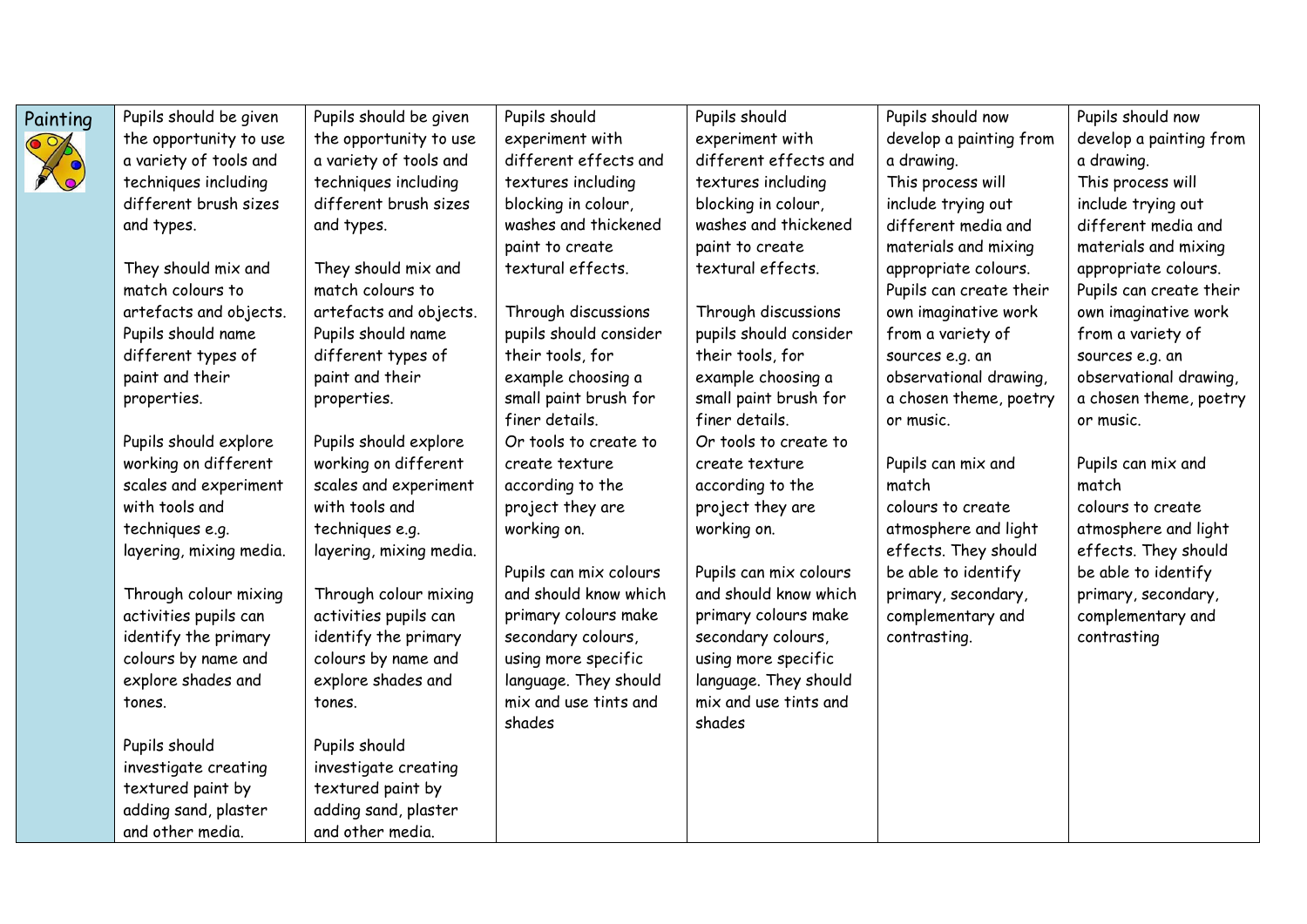| Printing | Pupils should have the  | Pupils should have the  | Pupils should explore    | Pupils should explore    | Pupils should create     | Pupils should create     |
|----------|-------------------------|-------------------------|--------------------------|--------------------------|--------------------------|--------------------------|
|          | opportunity to print    | opportunity to print    | creating printing blocks | creating printing blocks | printing blocks by       | printing blocks by       |
|          | with a range of hard    | with a range of hard    | using a relief or        | using a relief or        | simplifying an initial   | simplifying an initial   |
|          | and soft materials e.g. | and soft materials e.g. | impressed method and     | impressed method and     | sketch book idea of      | sketch book idea of      |
|          | corks, pen barrels,     | corks, pen barrels,     | create repeating         | create repeating         | their choice. They can   | their choice. They can   |
|          | sponges.                | sponges.                | patterns.                | patterns.                | use relief or impressed  | use relief or impressed  |
|          | They should explore     | They should explore     |                          |                          | methods.                 | methods.                 |
|          | making simple marks on  | making simple marks on  | Pupils can print with    | Pupils can print with    |                          |                          |
|          | rollers and printing    | rollers and printing    | two colour overlays and  | two colour overlays and  | Pupils can create prints | Pupils can create prints |
|          | palettes as well as     | palettes as well as     | investigate and talk     | investigate and talk     | with three overlays and  | with three overlays and  |
|          | making simple prints    | making simple prints    | about the effects.       | about the effects.       | talk about the effects   | talk about the effects   |
|          | through                 | through                 |                          |                          | for future art projects. | for future art projects. |
|          | mono-printing.          | mono-printing.          |                          |                          |                          |                          |
|          |                         |                         |                          |                          | Pupils should explore    | Pupils should explore    |
|          | Pupils can investigate  | Pupils can investigate  |                          |                          | working into prints with | working into prints with |
|          | roll printing ink over  | roll printing ink over  |                          |                          | a range of media e.g.    | a range of media e.g.    |
|          | found objects to        | found objects to        |                          |                          | pens, colour pens and    | pens, colour pens and    |
|          | create patterns e.g.    | create patterns e.g.    |                          |                          | paints.                  | paints.                  |
|          | plastic mesh or         | plastic mesh or         |                          |                          |                          |                          |
|          | stencils.               | stencils.               |                          |                          |                          |                          |
|          |                         |                         |                          |                          |                          |                          |
|          | Pupils should explore   | Pupils should explore   |                          |                          |                          |                          |
|          | and recognise patterns  | and recognise patterns  |                          |                          |                          |                          |
|          | in the environment and  | in the environment and  |                          |                          |                          |                          |
|          | build their own         | build their own         |                          |                          |                          |                          |
|          | repeating patterns. As  | repeating patterns. As  |                          |                          |                          |                          |
|          | well as make rubbings   | well as make rubbings   |                          |                          |                          |                          |
|          | to collect textures and | to collect textures and |                          |                          |                          |                          |
|          | patterns.               | patterns.               |                          |                          |                          |                          |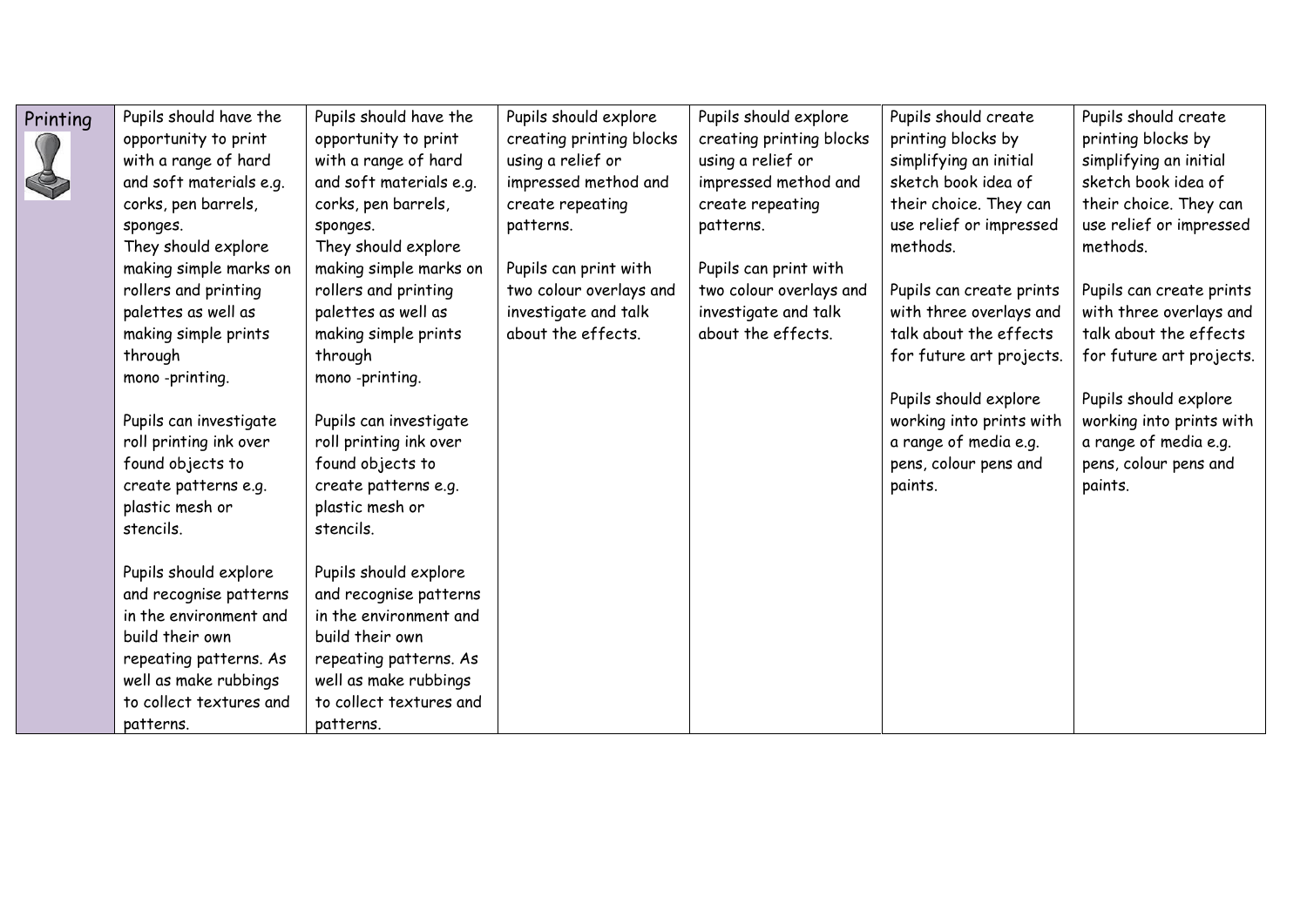| Textiles | Pupils should explore    | Pupils should explore    | Pupils can explore a     | Pupils can explore a     | Pupils can now use       | Pupils can now use       |
|----------|--------------------------|--------------------------|--------------------------|--------------------------|--------------------------|--------------------------|
|          | textiles through         | textiles through         | variety of techniques,   | variety of techniques,   | fabrics to create 3D     | fabrics to create 3D     |
|          | matching and sorting     | matching and sorting     | e.g. printing, dyeing,   | e.g. printing, dyeing,   | structures.              | structures.              |
|          | fabrics and threads,     | fabrics and threads,     | weaving and stitching to | weaving and stitching to |                          |                          |
|          | looking at colour,       | looking at colour,       | create different         | create different         | Pupils should be able to | Pupils should be able to |
|          | texture, length, size    | texture, length, size    | textural effects.        | textural effects.        | use different grades of  | use different grades of  |
|          | and shape.               | and shape.               |                          |                          | threads and needles.     | threads and needles.     |
|          |                          |                          | Pupils should be able to | Pupils should be able to |                          |                          |
|          | Pupils should            | Pupils should            | match the tool to the    | match the tool to the    | Pupils can experiment    | Pupils can experiment    |
|          | investigate how to       | investigate how to       | material and develop     | material and develop     | with batik techniques    | with batik techniques    |
|          | change and modify        | change and modify        | skills in stitching,     | skills in stitching,     | and talk about the       | and talk about the       |
|          | threads and fabrics by   | threads and fabrics by   | cutting and joining.     | cutting and joining.     | effects.                 | effects.                 |
|          | knotting, fraying,       | knotting, fraying,       |                          |                          |                          |                          |
|          | fringing, pulling        | fringing, pulling        |                          |                          | Pupils should            | Pupils should            |
|          | threads, twisting and    | threads, twisting and    |                          |                          | experiment with a        | experiment with a        |
|          | plaiting.                | plaiting.                |                          |                          | range of media to        | range of media to        |
|          |                          |                          |                          |                          | overlap and layer        | overlap and layer        |
|          | Pupils can be guided to  | Pupils can be guided to  |                          |                          | creating interesting     | creating interesting     |
|          | cut and shape fabric     | cut and shape fabric     |                          |                          | colours and textures     | colours and textures     |
|          | using scissors. They can | using scissors. They can |                          |                          | and effects.             | and effects.             |
|          | then apply shapes with   | then apply shapes with   |                          |                          |                          |                          |
|          | glue or by stitching as  | glue or by stitching as  |                          |                          |                          |                          |
|          | well as decorating using | well as decorating using |                          |                          |                          |                          |
|          | beads, buttons,          | beads, buttons,          |                          |                          |                          |                          |
|          | feathers and other       | feathers and other       |                          |                          |                          |                          |
|          | media.                   | media.                   |                          |                          |                          |                          |
|          |                          |                          |                          |                          |                          |                          |
|          | Pupils should explore    | Pupils should explore    |                          |                          |                          |                          |
|          | how colour can be        | how colour can be        |                          |                          |                          |                          |
|          | applied through          | applied through          |                          |                          |                          |                          |
|          | printing, dipping fabric | printing, dipping fabric |                          |                          |                          |                          |
|          | and using fabric         | and using fabric         |                          |                          |                          |                          |
|          | crayons and pens.        | crayons and pens.        |                          |                          |                          |                          |
|          |                          |                          |                          |                          |                          |                          |
|          | Pupils can create and    | Pupils can create and    |                          |                          |                          |                          |
|          | use simple dyes, e.g.    | use simple dyes, e.g.    |                          |                          |                          |                          |
|          | tea, coffee and          | tea, coffee and          |                          |                          |                          |                          |
|          | beetroot juice.          | beetroot juice.          |                          |                          |                          |                          |
|          | Pupils should            | Pupils should            |                          |                          |                          |                          |
|          | experience simple        | experience simple        |                          |                          |                          |                          |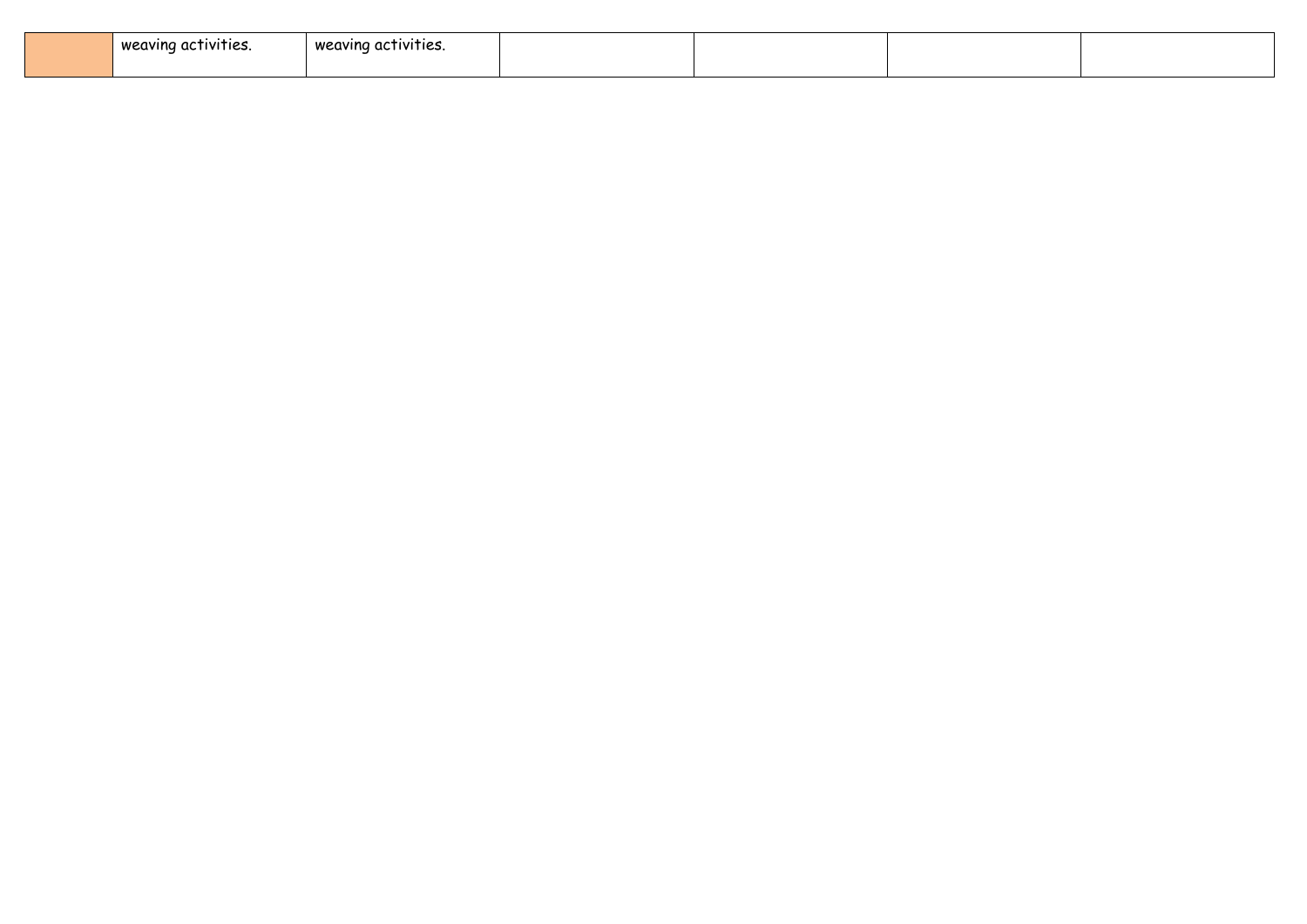| 3-D and                                                                  | Pupils should manipulate  | Pupils should manipulate  | Pupils should plan,      | Pupils should plan,      | Pupils should plan,         | Pupils should plan,         |
|--------------------------------------------------------------------------|---------------------------|---------------------------|--------------------------|--------------------------|-----------------------------|-----------------------------|
| sculpture                                                                | malleable materials in a  | malleable materials in a  | design and make models   | design and make models   | shape, form, model and      | shape, form, model and      |
| $\left\{\begin{matrix} \mathbb{Z}^3 \ \mathbb{Z}^3 \end{matrix}\right\}$ | variety of ways           | variety of ways           | from observation or      | from observation or      | construct from              | construct from              |
|                                                                          | including rolling and     | including rolling and     | their own imaginations.  | their own imaginations.  | observation or using        | observation or using        |
|                                                                          | kneading. They can then   | kneading. They can then   |                          |                          | their imaginations for      | their imaginations for      |
|                                                                          | create a simple pot, tile | create a simple pot, tile | Pupils should be able to | Pupils should be able to | ideas.                      | ideas.                      |
|                                                                          | or 3D model.              | or 3D model.              | join clay adequately and | join clay adequately and |                             |                             |
|                                                                          |                           |                           | construct a simple base  | construct a simple base  | Pupils should use           | Pupils should use           |
|                                                                          | Pupils should be made     | Pupils should be made     | for extending and        | for extending and        | recycled, natural and       | recycled, natural and       |
|                                                                          | aware of safety and the   | aware of safety and the   | modelling other shapes.  | modelling other shapes.  | man- made materials to      | man- made materials to      |
|                                                                          | basic care of materials   | basic care of materials   |                          |                          | create sculptures.          | create sculptures.          |
|                                                                          | and tools.                | and tools.                | Pupils should explore    | Pupils should explore    |                             |                             |
|                                                                          |                           |                           | creating surface         | creating surface         | Pupils can now plan a       | Pupils can now plan a       |
|                                                                          | Pupils can experiment     | Pupils can experiment     | patterns and textures    | patterns and textures    | sculpture through using     | sculpture through using     |
|                                                                          | with constructing and     | with constructing and     | in a malleable material. | in a malleable material. | their drawings,             | their drawings,             |
|                                                                          | joining recycled, natural | joining recycled, natural |                          |                          | discussing ideas and        | discussing ideas and        |
|                                                                          | and manmade materials.    | and manmade materials.    | Pupils should            | Pupils should            | considering the work of     | considering the work of     |
|                                                                          |                           |                           | investigate using papier | investigate using papier | others.                     | others.                     |
|                                                                          | Pupils should explore     | Pupils should explore     | mache to create a        | mache to create a        |                             |                             |
|                                                                          | changing the surface of   | changing the surface of   | simple 3D object.        | simple 3D object.        | Pupil should develop        | Pupil should develop        |
|                                                                          | a malleable material for  | a malleable material for  |                          |                          | their skills in using clay, | their skills in using clay, |
|                                                                          | example creating a        | example creating a        |                          |                          | exploring slabs, coils      | exploring slabs, coils      |
|                                                                          | textured tile.            | textured tile.            |                          |                          | and slips.                  | and slips.                  |
|                                                                          |                           |                           |                          |                          |                             |                             |
|                                                                          |                           |                           |                          |                          | Pupils should explore       | Pupils should explore       |
|                                                                          |                           |                           |                          |                          | and produce intricate       | and produce intricate       |
|                                                                          |                           |                           |                          |                          | patterns and textures       | patterns and textures       |
|                                                                          |                           |                           |                          |                          | in a malleable media.       | in a malleable media.       |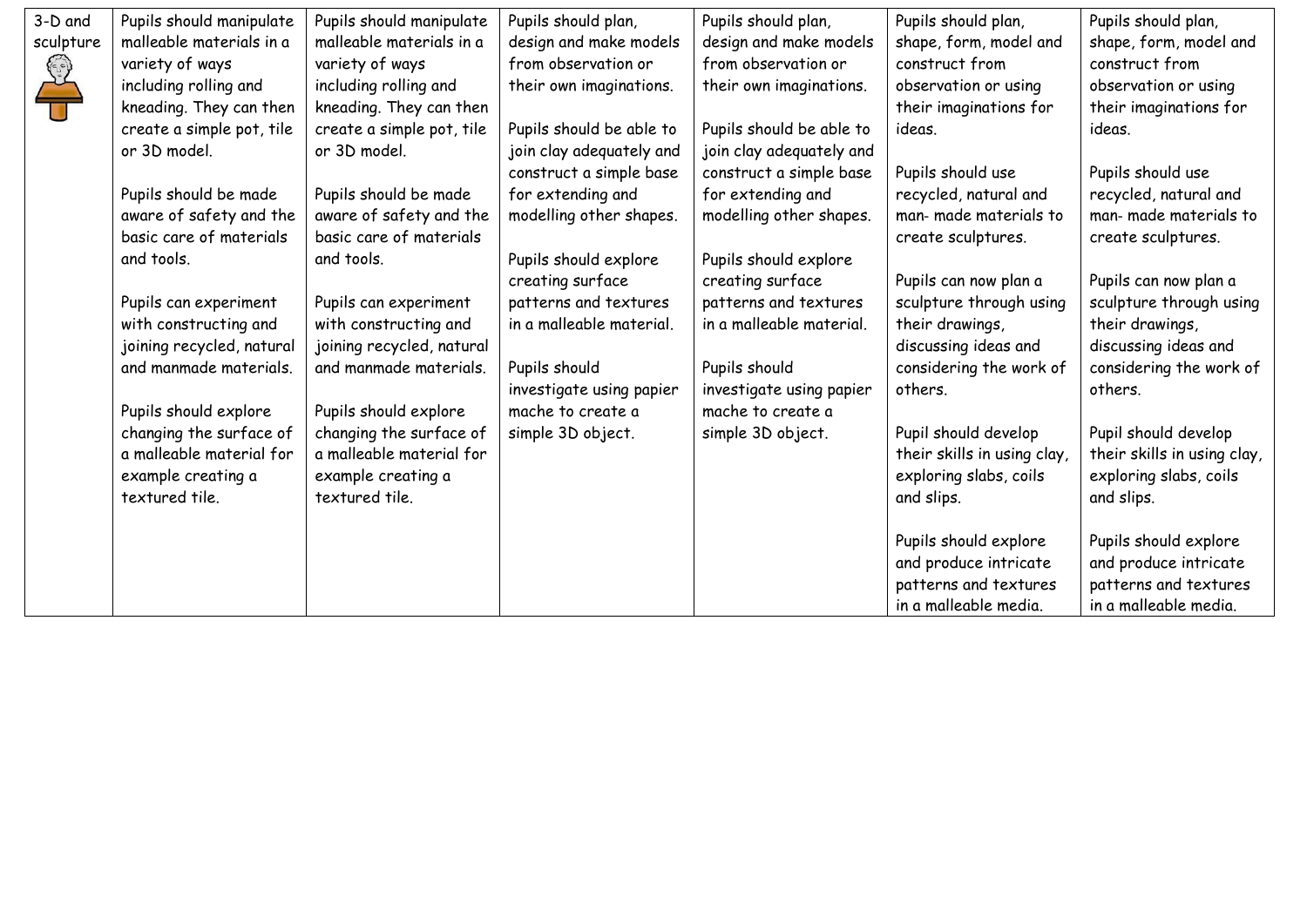| Collage | Pupils should create   | Pupils should create   | Pupils should            | Pupils should            | Pupils can now add       | Pupils can now add       |
|---------|------------------------|------------------------|--------------------------|--------------------------|--------------------------|--------------------------|
|         | images from a variety  | images from a variety  | experiment with a        | experiment with a        | collage to a painted,    | collage to a painted,    |
|         | of media, photos,      | of media, photos,      | range of collage         | range of collage         | printed or drawn         | printed or drawn         |
|         | photocopies, fabric,   | photocopies, fabric,   | techniques such as       | techniques such as       | background using a       | background using a       |
|         | crepe paper, magazines | crepe paper, magazines | tearing, overlapping and | tearing, overlapping and | range of media.          | range of media.          |
|         | etc                    | etc                    | layering to create       | layering to create       |                          |                          |
|         |                        |                        | images and represent     | images and represent     | Pupils should explore    | Pupils should explore    |
|         | Pupils should arrange  | Pupils should arrange  | textures.                | textures.                | different techniques,    | different techniques,    |
|         | and glue materials to  | and glue materials to  |                          |                          | colours and textures     | colours and textures     |
|         | different backgrounds. | different backgrounds. | As pupils use collage as | As pupils use collage as | when designing and       | when designing and       |
|         |                        |                        | a means of collecting    | a means of collecting    | making pieces of work.   | making pieces of work.   |
|         | Pupils should sort and | Pupils should sort and | ideas and information    | ideas and information    | They can use collage as  | They can use collage as  |
|         | group materials for    | group materials for    | they should be           | they should be           | a means of extending     | a means of extending     |
|         | different purposes     | different purposes     | encouraged to build a    | encouraged to build a    | work from initial ideas. | work from initial ideas. |
|         | within their work.     | within their work.     | visual vocabulary,       | visual vocabulary,       |                          |                          |
|         | Thinking about colour  | Thinking about colour  | talking about the        | talking about the        |                          |                          |
|         | and texture.           | and texture.           | techniques they are      | techniques they are      |                          |                          |
|         |                        |                        | using, and the materials | using, and the materials |                          |                          |
|         | Pupils should fold,    | Pupils should fold,    | used.                    | used.                    |                          |                          |
|         | crumple, tear and      | crumple, tear and      |                          |                          |                          |                          |
|         | overlap papers and     | overlap papers and     |                          |                          |                          |                          |
|         | work on different      | work on different      |                          |                          |                          |                          |
|         | scales.                | scales.                |                          |                          |                          |                          |
|         |                        |                        |                          |                          |                          |                          |